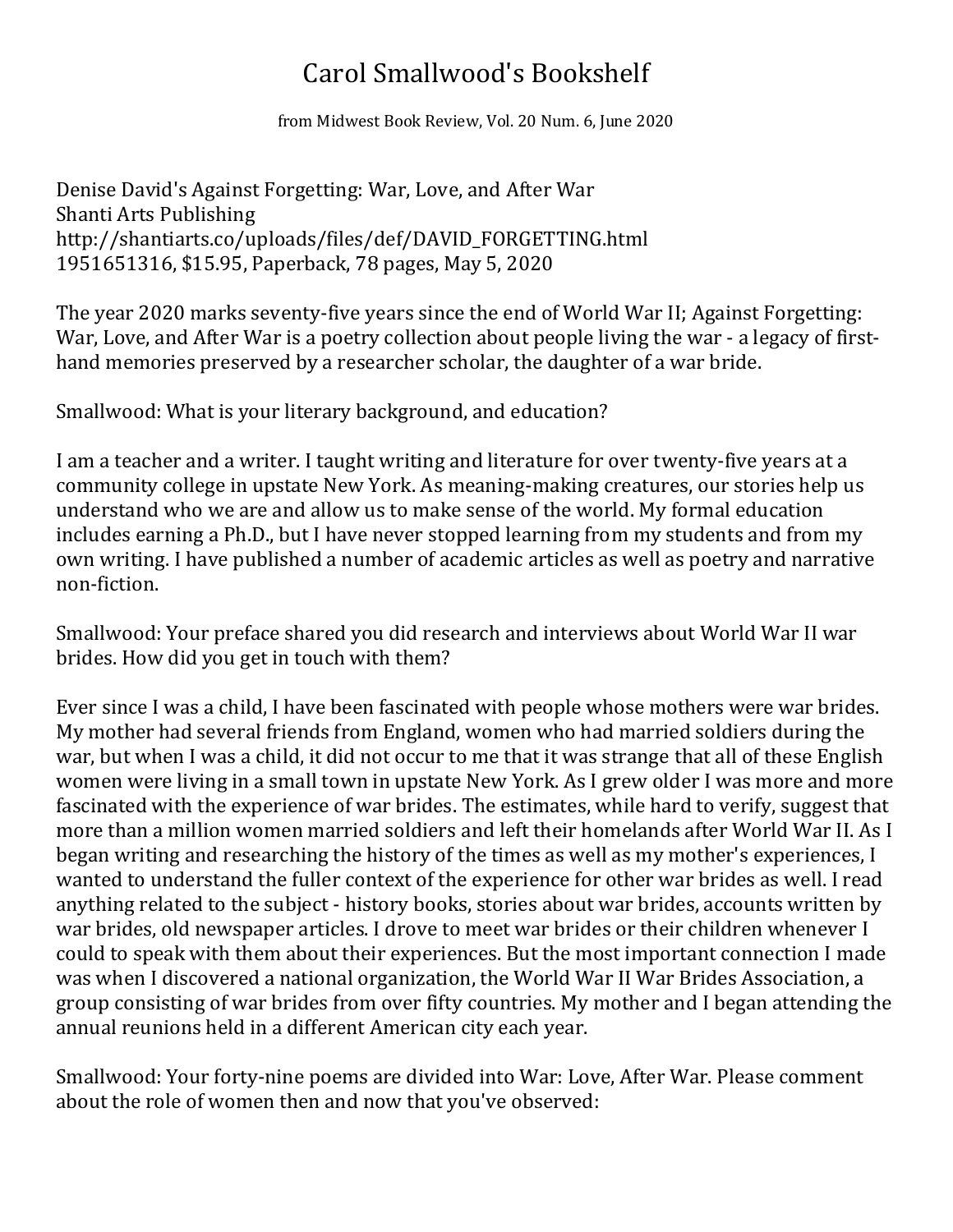The role of women during the war years is fascinating. It differed for women living in different countries, and I have tried to capture some of that in the poems, but since my grandmother and my mother lived in England during the war, I will speak a little about their experience. The war was fought in their back garden in a sense. My mother grew up in a large industrial city, Birmingham, England, which suffered nearly as much bombing as London, an enormous amount in other words. When we think of the Battle of Britain, we do not think of the women working in the factories that ran twenty-four hours a day building Spitfires, Hurricanes and bombs. So many of the men were away fighting overseas so it was left in large part to the women. I don't think we fully understand the tremendous burden on the women to hunker down in shelters with their children through long nights of bombing and then get up and go to work in the morning. When we speak of the home front, women were a huge part of that. And then, of course, for the war brides there was the issue of falling in love with a man from a foreign country and giving up all that was dear to them--country, family and friends to take a chance on the future. The war brides, women now in their eighties and nineties, were in so many ways creators of the peace after a devastating war.

Smallwood: Your poems includes such fascinating bits such as in "Tea Time" is noted: "In 1942, the British government purchased in order of weight: bullets, tea, artillery shells, bombs, and explosives." Please share with readers another:

Yes, my research has led me to all sorts of little stories, the smaller details that make history fascinating. For example, after the final bombing that demolished the British Museum, there were stories of ancient seeds stored inside the museum that sprouted into life after they were drenched with water used to put out the fires.

Smallwood: The era becomes so real by including such details as the wearing of lipstick (when available) in defiance of Hitler, and bombs in back gardens on Sunday dinnertime "against an azure sky." How were you able to select them?

The story of the plane in the back garden was told to me first by my grandmother and later by her son, my uncle. Neither of them ever forgot that story, and neither have I. My mother has talked often of how they all wore red lipstick to keep their spirits up in those days. To this day, my ninety-three year old mother does not go out without "a bit of lipstick." She is strong and resilient and carrying on.

Smallwood: In "Seeing the Same Place for the First Time" as a nine year old, you "see the enormity of my mother's decision." Please share with readers what you realized:

Until that moment, I had not realized how hard it must have been for my mother to choose between the love of her family, with whom she was very close and the love of a man, my father, an American soldier. When I saw my grandmother crying I understood a mother's sadness in a way I never had before. I knew this grief was something my mother always carried with her. In those days, America was a world away. It was not easy to get back to England, although in my mother's case, she was able to get back after about eighteen months when I was born, but many war brides reported that it was many, many years before they